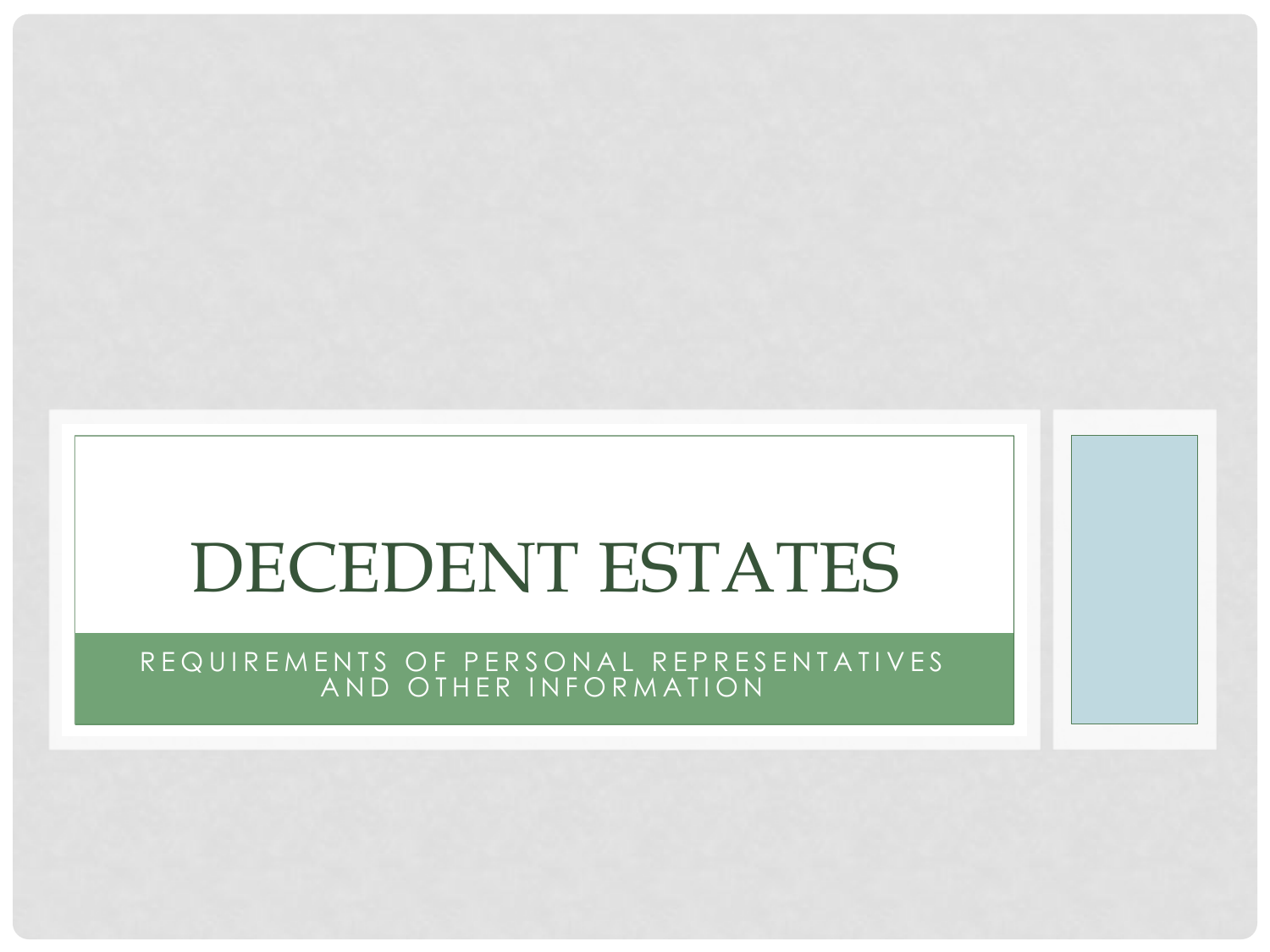## TYPES OF DECEDENT ESTATES

- The DE case type describes an unsupervised administration of the estate, which was opened informally (by application) or formally (by petition).
- The DA case type describes a supervised administration , which was opened formally (by petition).
- The PE case type describes a smaller estate, which was opened by a Petition for Assignment. If the decedent was the sole owner of assets with a value of under \$25,000\* (\*amount indexed for inflation), transfer of those assets can be done with a PC556m Petition for Assignment (sometimes called a "Small Estate").
- This presentation explains the requirements when a personal representative ("PR") has already been appointed on a decedent estate (DE or DA case type).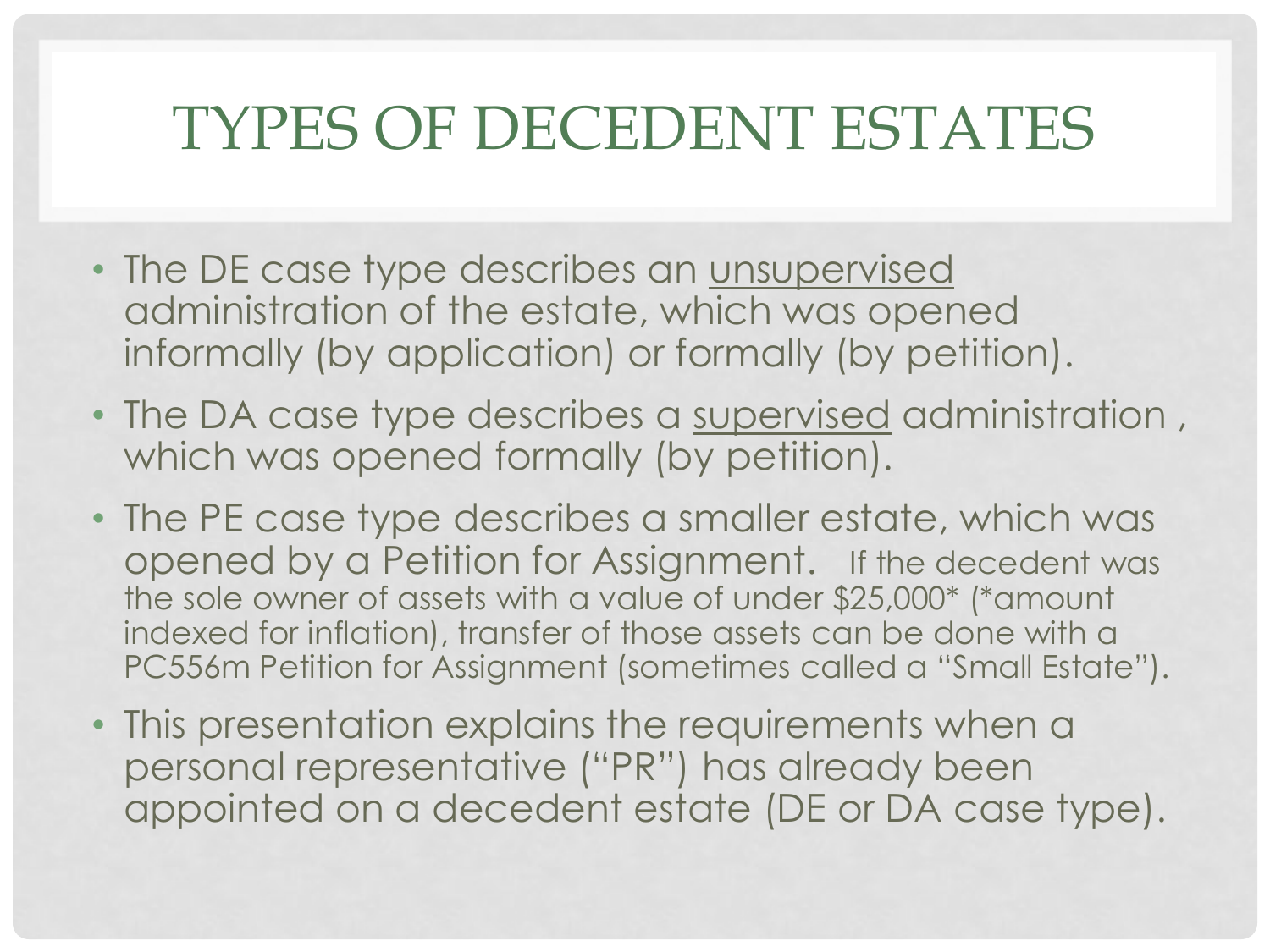#### SMALL ESTATES

- One benefit of a Small Estate is that it is an open-and-shut case, meaning the Order for Assignment is granted without a hearing and the case is closed immediately with no other requirements for the court case.
- You will need a copy of the death certificate, a copy of the funeral bill showing if was paid and who paid it, and to complete the Petition for Assignment form (PC556m), plus information about the assets that need to be assigned to a new owner.
- For more information on types of estates and whether a small estate or another process is appropriate for your situation, please review our website or see the resources on the last slide.
	- [www.wcpc.us](http://www.wcpc.us/) -Probate Information-How to Open a Wayne County Probate Case—Small Estate/Decedent Estate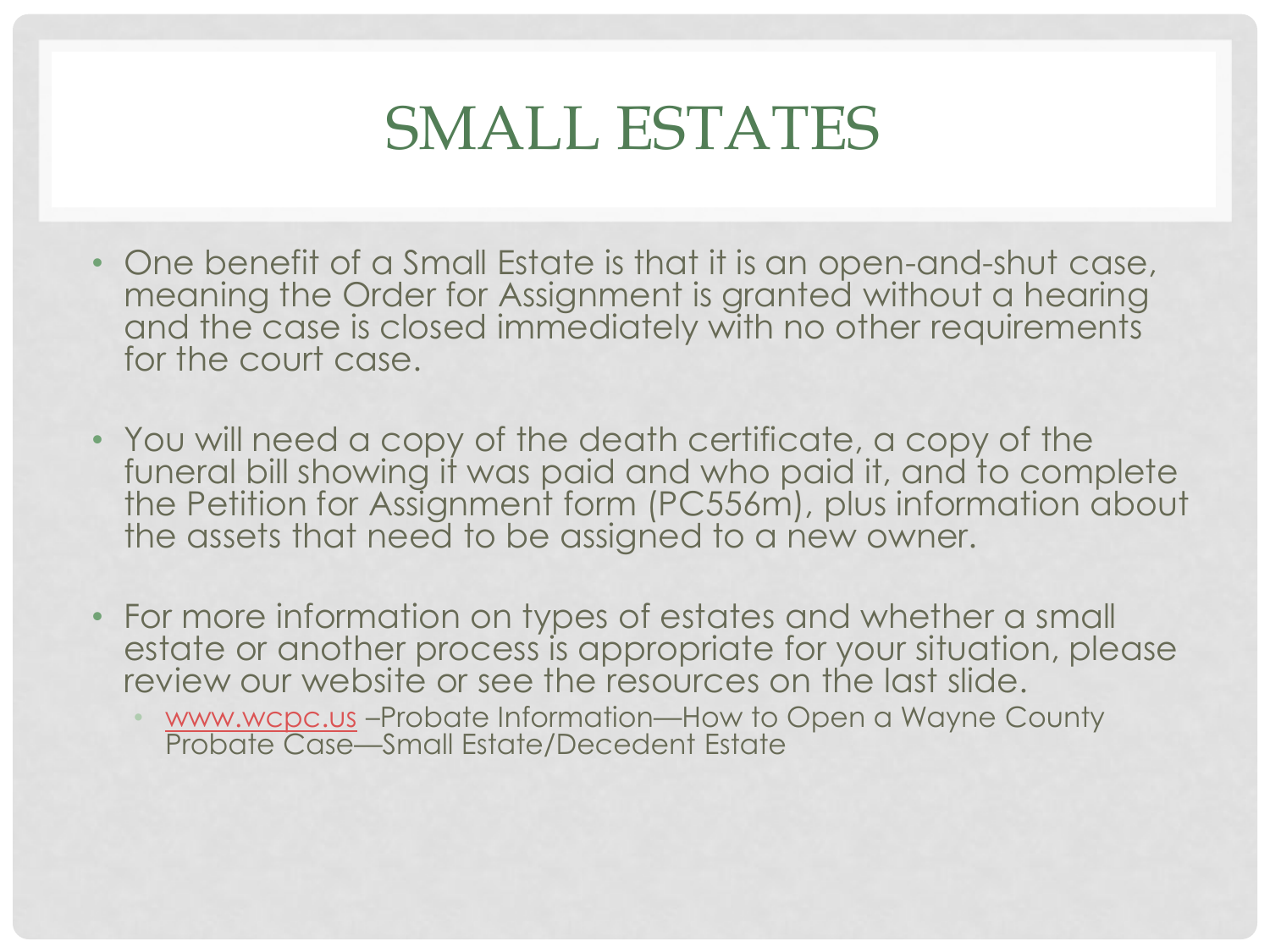## RESPONSIBILITIES OF A PR

- Once appointed as a personal representative, an Acceptance of Appointment (form PC571) must immediately be filed with the court.
	- Once the Acceptance of Appointment is filed, the Letters of Authority will be issued.
- Gather estate assets and determine value (may involve benefits such as social security, pension, life insurance, and may require obtaining appraisals)
	- An inventory must be filed with the court within 91 days of the date of the Letters of Authority. An inventory fee must also be paid to the court
- Give notice to the decedent's creditors
	- Provide proof to the court that notice was published in a legal newspaper; if the PR knows of specific creditors, they must be given actual notice that the estate is open.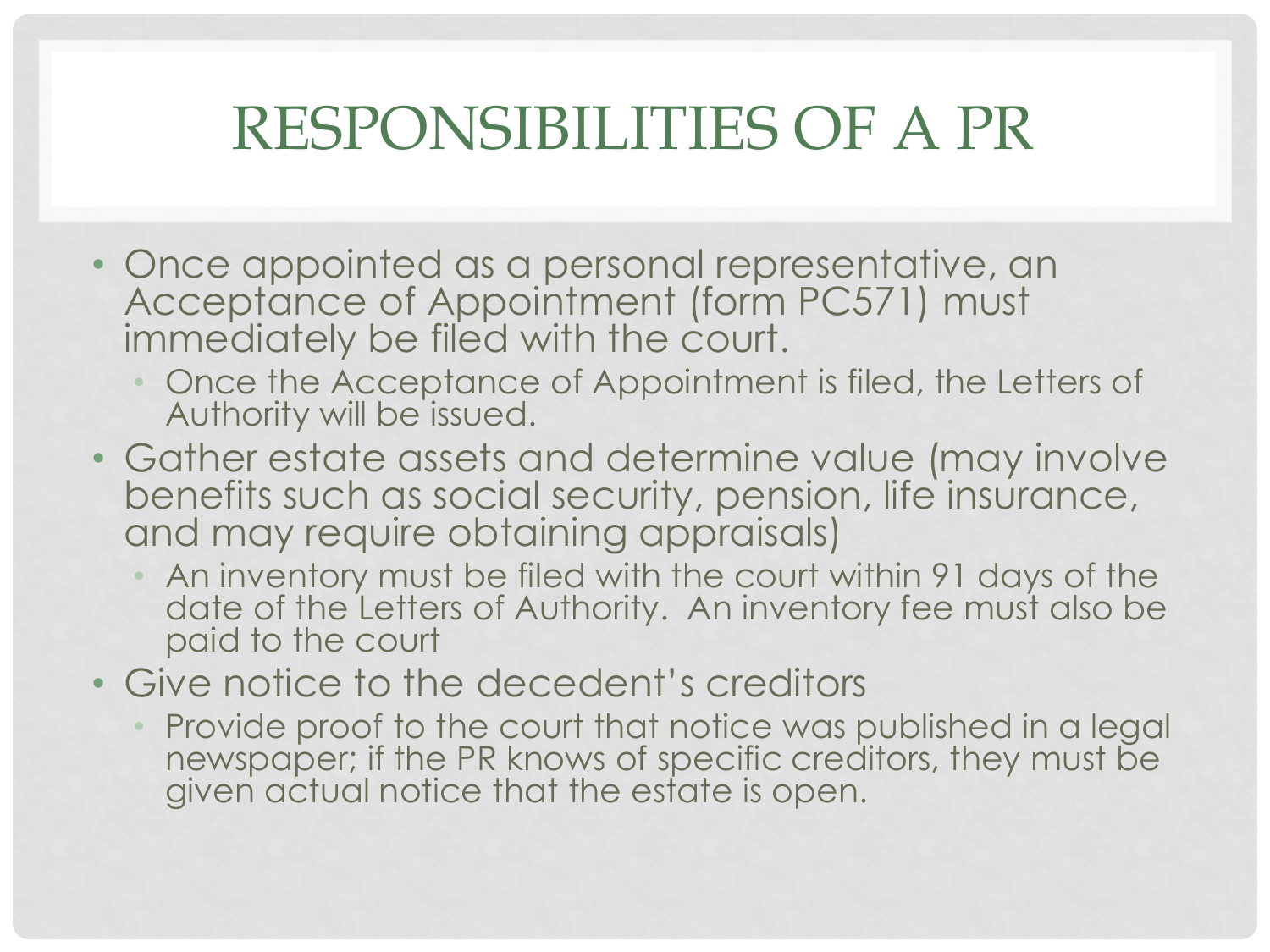# RESPONSIBILITIES OF A PR (cont)

- Estate assets must be preserved and then distributed
	- Be sure there is enough in the estate to pay taxes before distributing to the heirs/devisees
	- PR must keep careful records of all income and never "borrow" from or mingle assets
- In a supervised administration (DA case type), file an annual account with the court
- If the estate is not settled within a year, file a Notice of Continued Administration with the court
- Ensure all taxes on the estate are paid and returns filed.
- Ensure estate is properly closed when administration is complete.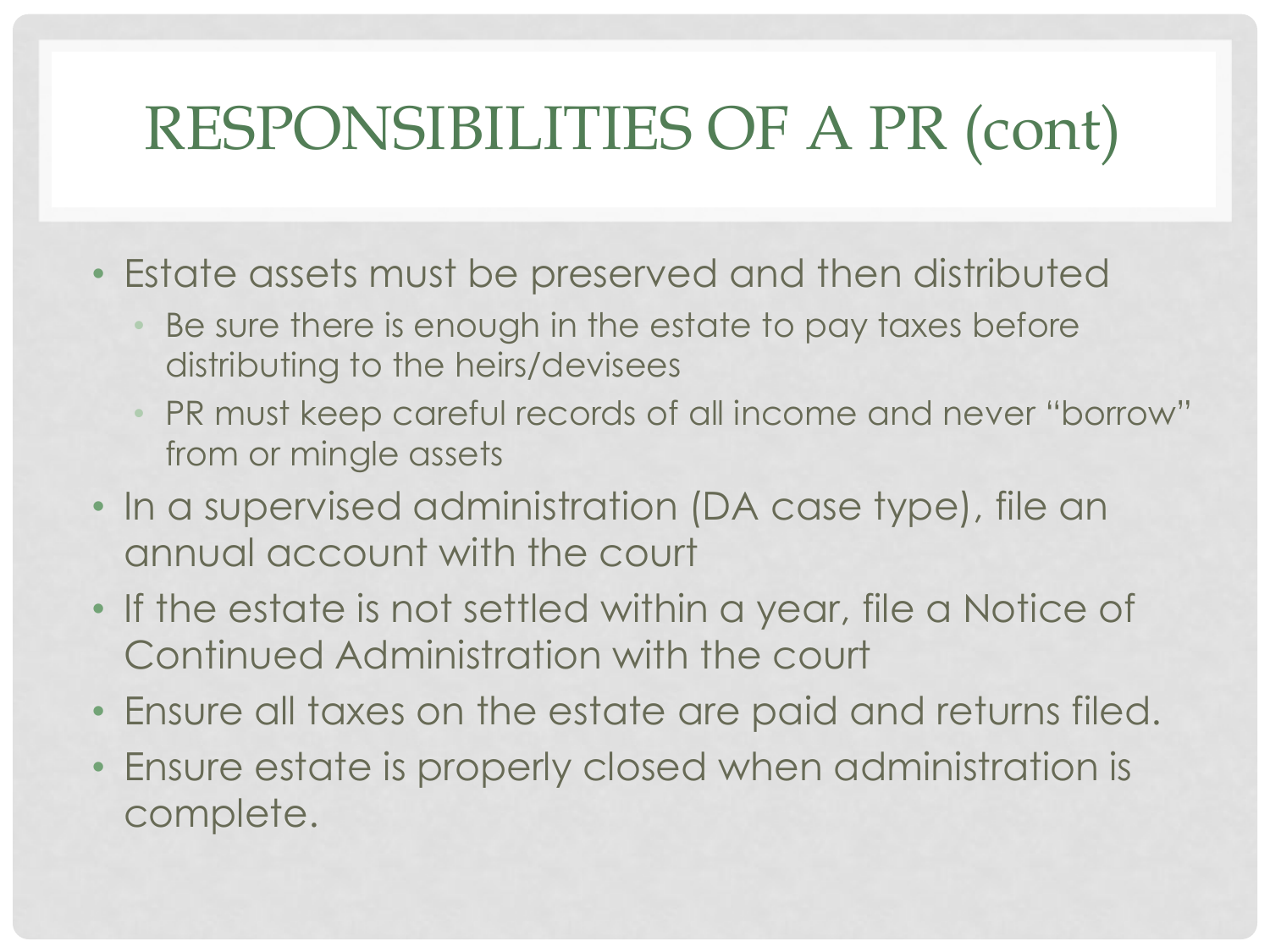## MISCELLANEOUS TIPS FOR THE PR

- PR can hire an attorney or another professional such as an accountant or investment advisor to help with administering the account
- Fees paid to such professionals from the estate are subject to review by the court and must be "reasonable"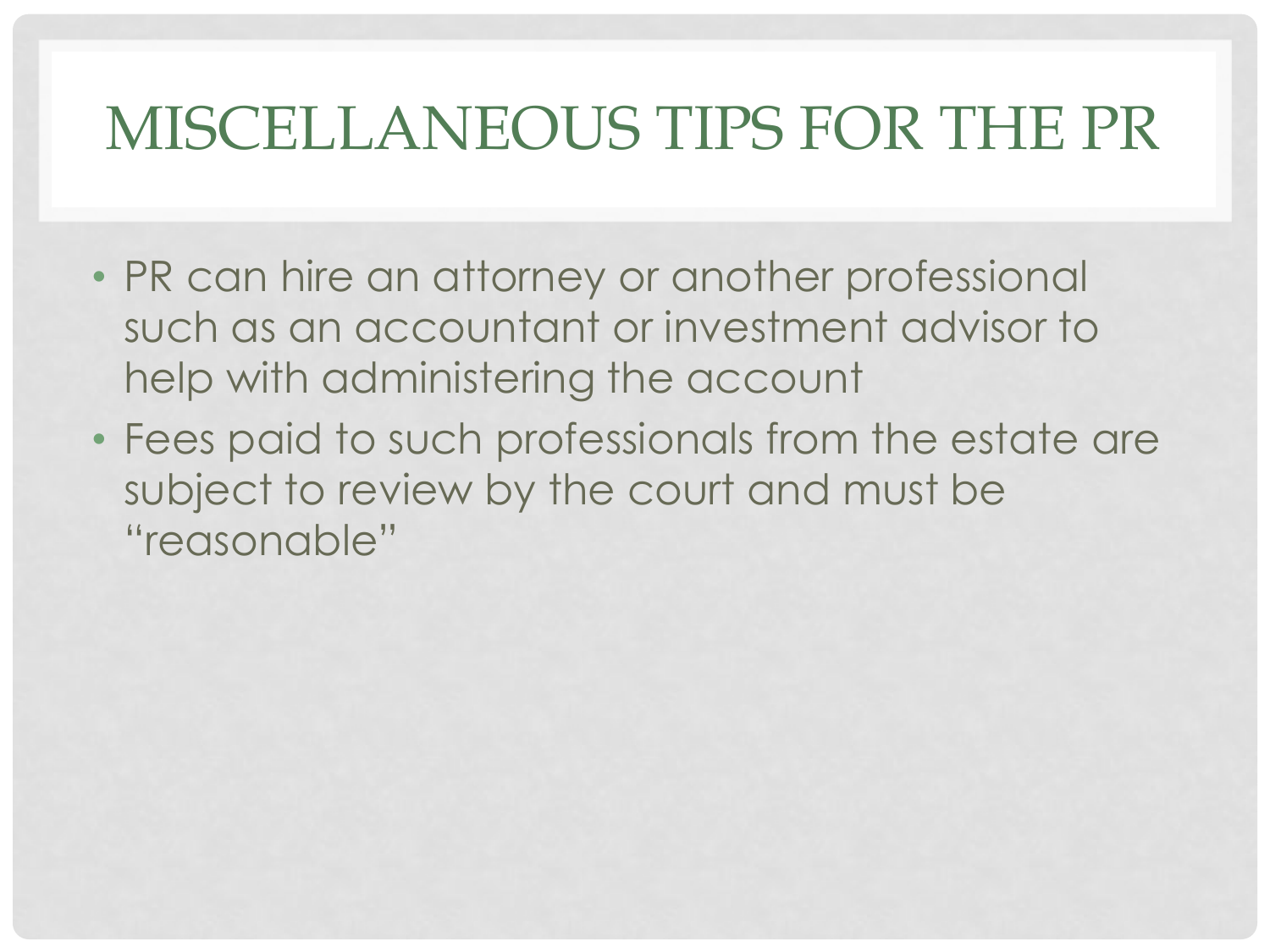# INVENTORY

- PR must file the Inventory within 91 days of appointment.
- SCAO form PC577
	- Instructions are on second page
- For real estate, list the legal description of the property
- Value of real estate can be calculated using 2x SEV, a recent appraisal, or the sale price if sale occurred within one year of the DOD
	- Liens/mortgage should also be listed
- Real estate value must be verified by attaching recent tax statements or similar documentation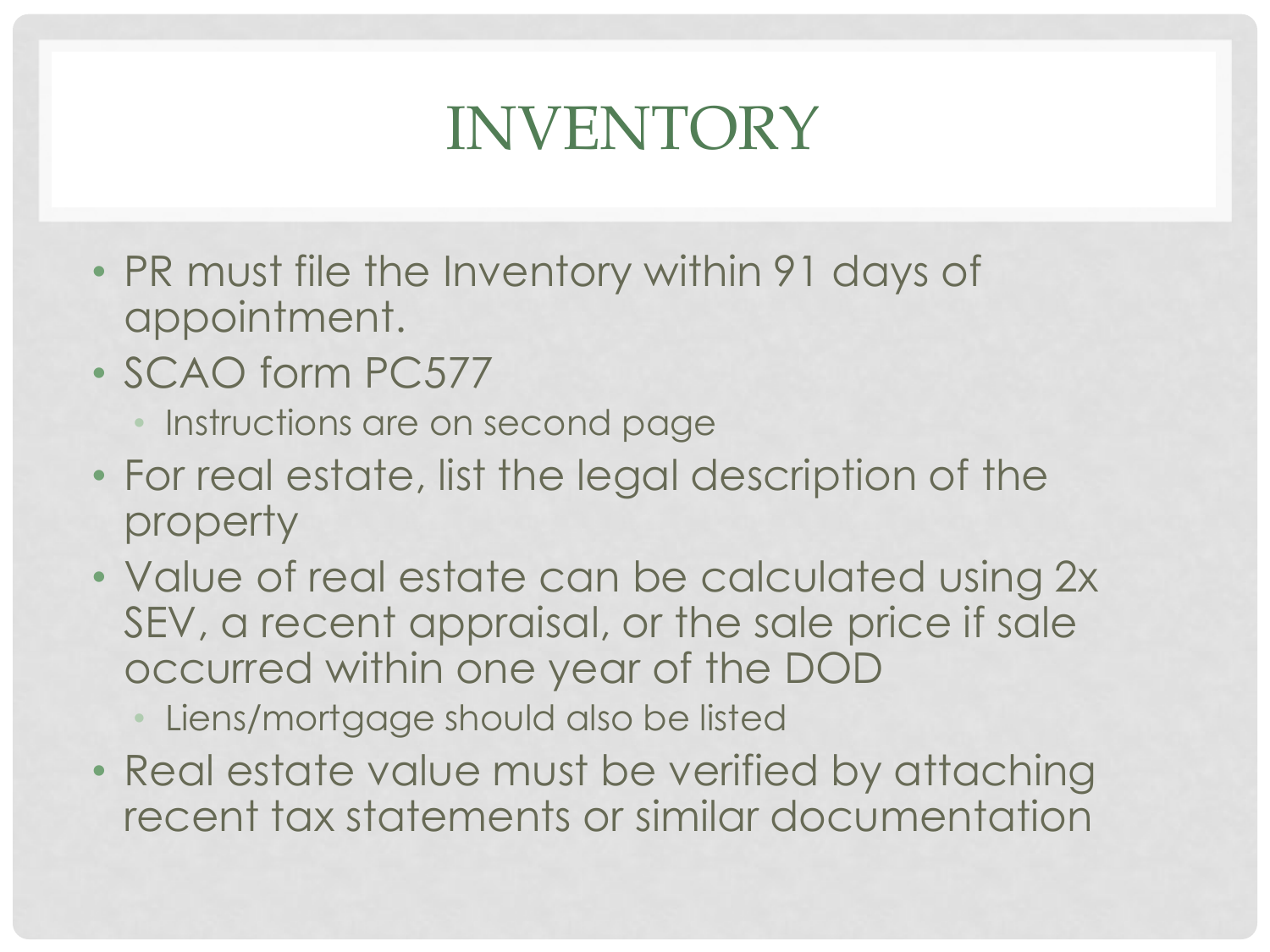#### INVENTORY FORM PC577

**PLO LOOK IN** 

| <b>STATE OF MICHIGAN</b><br><b>PROBATE COURT</b><br><b>COUNTY</b>                                                                                                             | <b>INVENTORY</b><br><b>AMENDED</b><br>(DECEDENT ESTATE) |                    | <b>CASE NO. and JUDGE</b> |                                                                        |
|-------------------------------------------------------------------------------------------------------------------------------------------------------------------------------|---------------------------------------------------------|--------------------|---------------------------|------------------------------------------------------------------------|
| Court address                                                                                                                                                                 |                                                         |                    |                           | Court telephone no.                                                    |
| In the matter of                                                                                                                                                              |                                                         |                    |                           |                                                                        |
| First, middle, and last name of decedent<br>ersonal representative's name, address, and telephone no.                                                                         |                                                         |                    |                           | ersonal representative's attorney, bar no., address, and telephone no. |
|                                                                                                                                                                               |                                                         |                    |                           |                                                                        |
|                                                                                                                                                                               |                                                         |                    |                           | , personal representative, submit the following as a                   |
| Name (type or print)                                                                                                                                                          |                                                         |                    |                           |                                                                        |
| complete and accurate inventory of all the assets of the estate and the fair market valuations as of                                                                          |                                                         |                    |                           | Date of death                                                          |
| cannot be less than zero. For personal property, the gross value and inventory value are the same. (Atach separate sheet if necessary.)<br>Legal description of real property | Gross value                                             |                    | Lien amount               | Inventory value (less lien)*                                           |
| Legal description of real property                                                                                                                                            | Gross value                                             |                    | Lien amount               | Inventory value (less lien)*                                           |
| Description of personal property                                                                                                                                              | <b>Gross value</b>                                      |                    | Lien amount               | <b>Inventory value</b>                                                 |
| Description of personal property                                                                                                                                              | <b>Gross value</b>                                      |                    | Lien amount               | <b>Inventory value</b>                                                 |
|                                                                                                                                                                               |                                                         |                    |                           |                                                                        |
| Description of personal property                                                                                                                                              | <b>Gross value</b>                                      |                    | Lien amount               | <b>Inventory value</b>                                                 |
| Description of personal property                                                                                                                                              |                                                         | <b>Gross value</b> | Lien amount               | <b>Inventory value</b>                                                 |
| Description of personal property                                                                                                                                              | <b>Gross value</b>                                      |                    | Lien amount               | <b>Inventory value</b>                                                 |
| Totals                                                                                                                                                                        | <b>Total Gross Value</b>                                |                    |                           | <b>Total Inventory Value</b>                                           |
| I declare under the penalties of perjury that this inventory has been examined by me and that its contents are true to the<br>best of my information, knowledge, and belief.  |                                                         |                    |                           |                                                                        |
|                                                                                                                                                                               |                                                         |                    |                           |                                                                        |
|                                                                                                                                                                               | Date                                                    |                    |                           |                                                                        |

Attorney signature

Signature

Approved, SCAO<br>Form PC 577, Rev. 9/20

MCL 700.3706, MCL 700.3707, MCR 5.307, MCR 5.310, MCR 5.409(B)

Page 1 of 2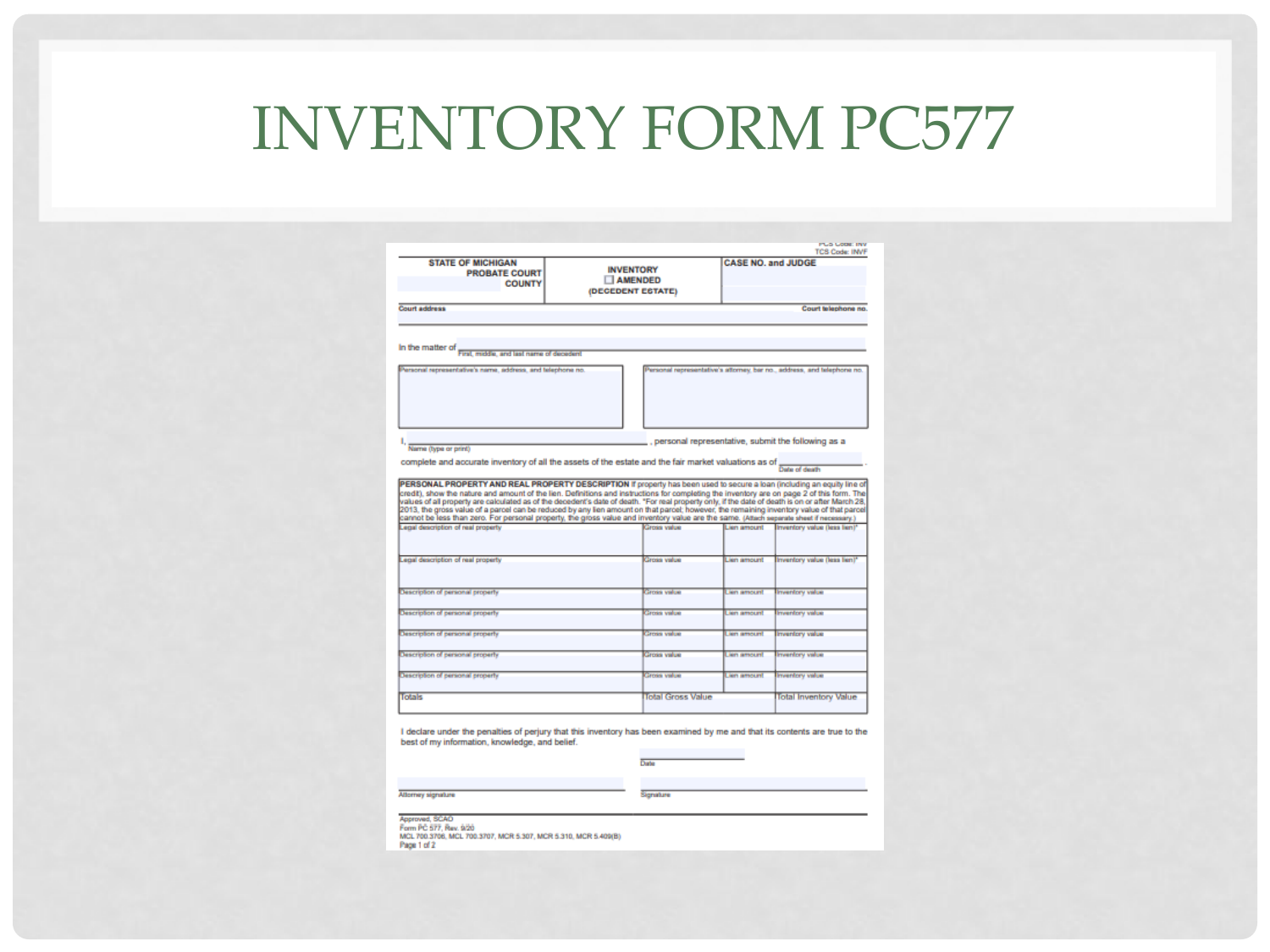## INVENTORY FEE

- By state law, the probate court collects an inventory fee based on the value of the assets listed on the inventory form
- You may calculate the fee using this online calculator: [https://www.courts.michigan.gov/courts/trial](https://www.courts.michigan.gov/courts/trial-courts/inventory-calculator/)[courts/inventory-calculator/](https://www.courts.michigan.gov/courts/trial-courts/inventory-calculator/) [google "SCAO inventory fee calculator"]
- The inventory fee is an expense of the estate (the PR can pay it with estate funds or may reimburse themselves with estate funds when available)
- The inventory fee can be paid on the Court's website or via check/money order payable to Wayne County Probate Court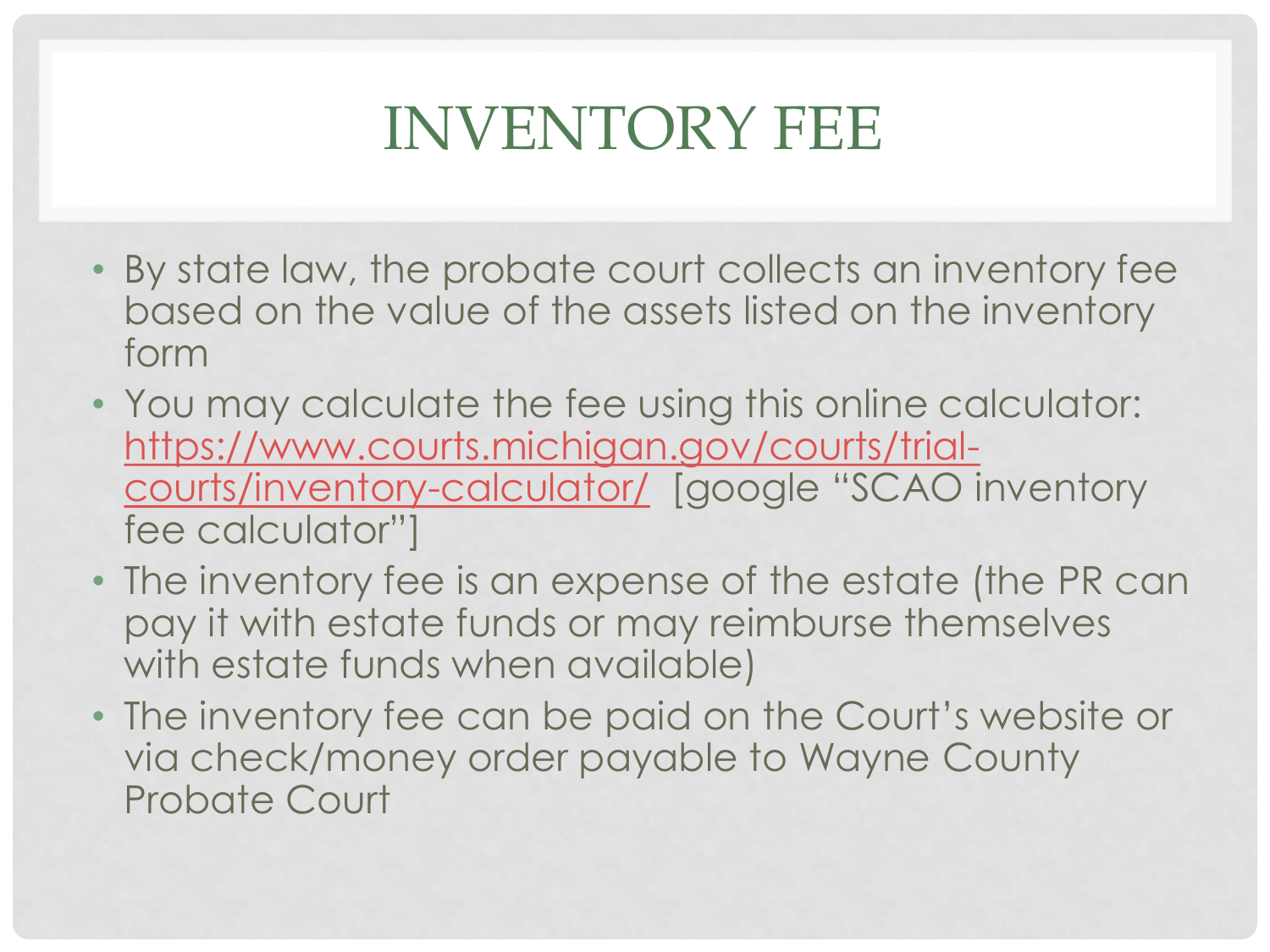# NOTICE TO CREDITORS

- The PR must publish Notice to Creditors in a legal newspaper. After publication, creditors have a claims period in which to present claims to the estate.
	- Submit form PC574 to a legal newspaper (for example, Detroit Legal News, see link on WCPC website for contact information) and they will charge a fee for publication and send a copy of the notice to the court
- If the PR knows of particular creditors, actual notice (in addition to publication) must be given to those creditors
- The PR must decide which claims should be allowed or disallowed, and may negotiate to settle a claim
	- If a claim is disallowed, the creditor has the option of filing a lawsuit against the estate to seek payment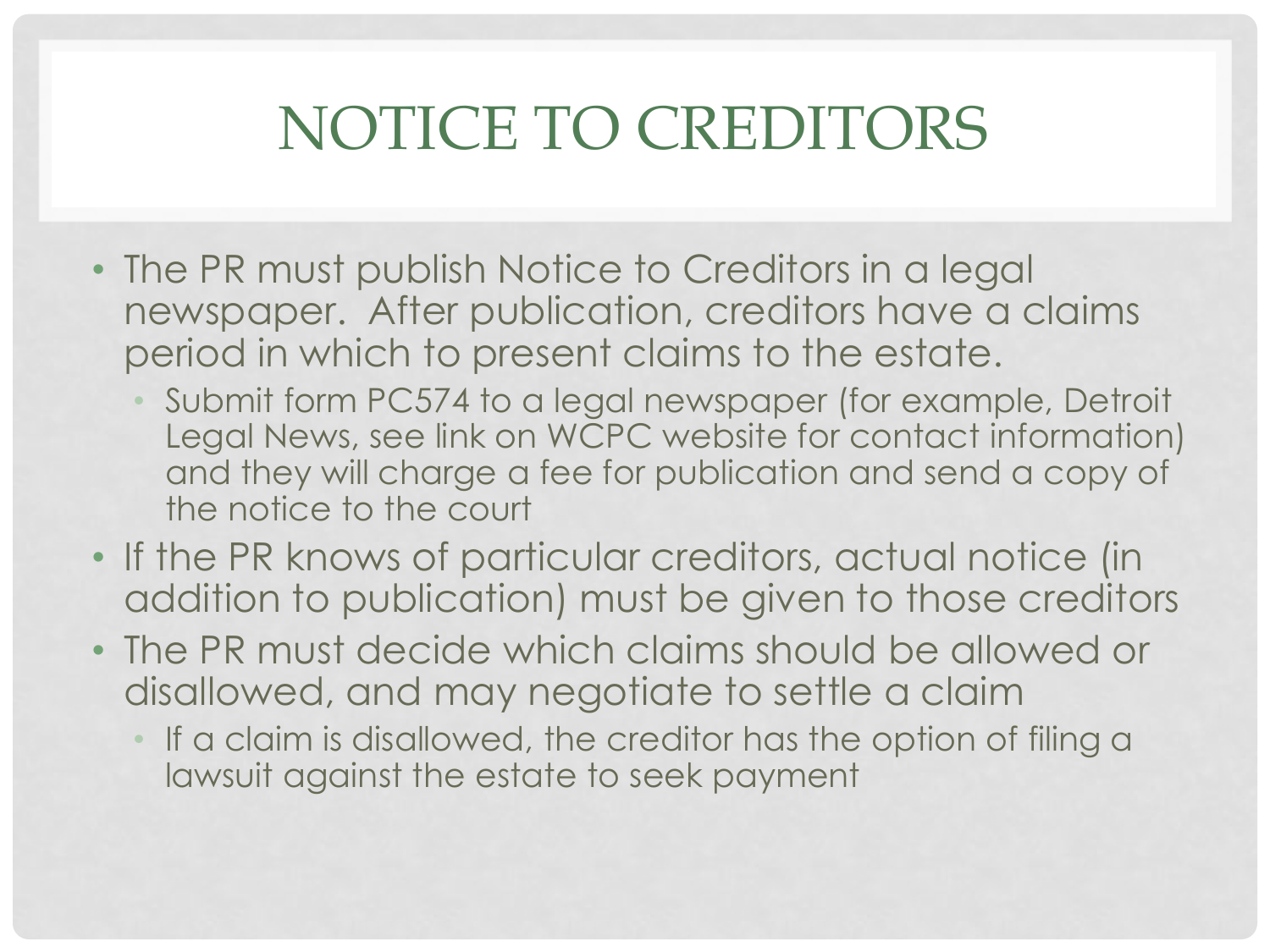## NOTICE TO CREDITORS FORM (PC 574)

| <b>STATE OF MICHIGAN</b><br><b>PROBATE COURT</b><br><b>COUNTY</b>                                                                                                                                                                    | <b>NOTICE TO CREDITORS</b><br><b>Decedent's Estate</b> |                                                                               | <b>CASE NO. and JUDGE</b>                    |                                                 |
|--------------------------------------------------------------------------------------------------------------------------------------------------------------------------------------------------------------------------------------|--------------------------------------------------------|-------------------------------------------------------------------------------|----------------------------------------------|-------------------------------------------------|
| Court address                                                                                                                                                                                                                        |                                                        |                                                                               |                                              | Court telephone no.                             |
|                                                                                                                                                                                                                                      |                                                        |                                                                               |                                              |                                                 |
| Estate of First, middle, and last name                                                                                                                                                                                               |                                                        | "NOTE TO PREPARER: If a copy of this form is filed with the court, you must   | Date of birth:"                              |                                                 |
| TO ALL CREDITORS:"                                                                                                                                                                                                                   |                                                        | redact the date of birth from the copy being filed as required by court rule. |                                              |                                                 |
|                                                                                                                                                                                                                                      |                                                        |                                                                               |                                              |                                                 |
|                                                                                                                                                                                                                                      |                                                        |                                                                               | died                                         |                                                 |
| Creditors of the decedent are notified that all claims against the estate will be forever barred unless presented to                                                                                                                 |                                                        |                                                                               |                                              |                                                 |
|                                                                                                                                                                                                                                      |                                                        |                                                                               |                                              | personal representative, or to both the probate |
| court at                                                                                                                                                                                                                             |                                                        |                                                                               |                                              |                                                 |
| Address<br>and the personal representative within 4 months after the date of publication of this notice.                                                                                                                             |                                                        |                                                                               | City                                         |                                                 |
|                                                                                                                                                                                                                                      |                                                        |                                                                               |                                              |                                                 |
|                                                                                                                                                                                                                                      |                                                        | Date                                                                          |                                              |                                                 |
| Attorney name (type or print)                                                                                                                                                                                                        | Bar no.                                                |                                                                               | Personal representative name (type or print) |                                                 |
| <b>Address</b>                                                                                                                                                                                                                       |                                                        | Address                                                                       |                                              |                                                 |
|                                                                                                                                                                                                                                      | Telephone no.                                          | City, state, zip                                                              |                                              | Telephone no.                                   |
| City, state, zip                                                                                                                                                                                                                     |                                                        |                                                                               |                                              |                                                 |
|                                                                                                                                                                                                                                      |                                                        |                                                                               |                                              |                                                 |
|                                                                                                                                                                                                                                      | PUBLISH ABOVE INFORMATION ONLY                         |                                                                               | $n -$                                        | County                                          |
| Publish one time in Name of publication                                                                                                                                                                                              |                                                        |                                                                               |                                              |                                                 |
| Furnish copies to                                                                                                                                                                                                                    |                                                        |                                                                               |                                              |                                                 |
| Furnish affidavit of publication to the probate court with copy to _________________________________                                                                                                                                 |                                                        |                                                                               |                                              |                                                 |
| Forward statement for publication charges to <b>contract the contract of the contract of the contract of the contract of the contract of the contract of the contract of the contract of the contract of the contract of the con</b> |                                                        |                                                                               |                                              |                                                 |
| **NOTE TO PREPARER: If there is a known creditor whose address is unknown and cannot be ascertained after diligent<br>inquiry, insert "including [name of creditor] whose address and whereabouts are unknown."                      |                                                        |                                                                               |                                              |                                                 |
| Approved, SCAO                                                                                                                                                                                                                       |                                                        |                                                                               |                                              |                                                 |
| Form PC 574, Rev. 5/21<br>MCL 700.3801, MCR 5.106(A), MCR 5.208(A)<br>Page 1 of 1                                                                                                                                                    |                                                        |                                                                               |                                              |                                                 |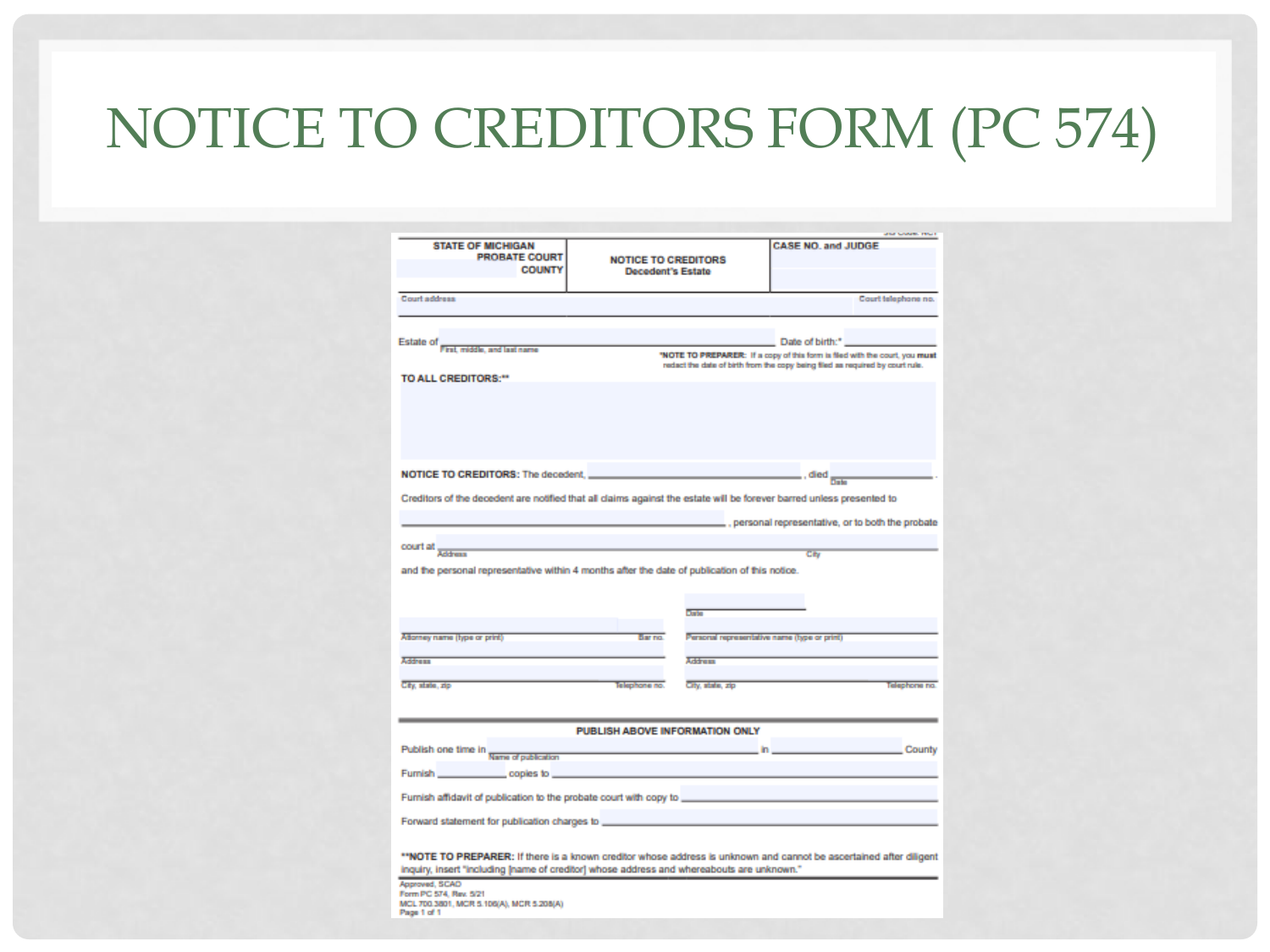### NOTICE OF CONTINUED ADMINISTRATION

- If estate administration is not completed within one year, the PR must file the PC587 Notice of **Continued** Administration and serve it on the interested parties
- It is due annually on the anniversary date of the PR's Letter of Authority
- The estate will be administratively closed if the Notice is not filed

| Approved, SCAO                                                                                                                                                                                                                                                        |               |                                                           |          | <b>JISCODE: NCD</b> |  |  |  |  |
|-----------------------------------------------------------------------------------------------------------------------------------------------------------------------------------------------------------------------------------------------------------------------|---------------|-----------------------------------------------------------|----------|---------------------|--|--|--|--|
| <b>STATE OF MICHIGAN</b><br><b>PROBATE COURT</b><br><b>COUNTY OF</b>                                                                                                                                                                                                  |               | <b>NOTICE OF CONTINUED ADMINISTRATION</b>                 | FILE NO. |                     |  |  |  |  |
| Estate of ____                                                                                                                                                                                                                                                        |               |                                                           |          |                     |  |  |  |  |
| 1. The original appointment of the first personal representative occurred on $\frac{1}{\text{base}}$                                                                                                                                                                  |               |                                                           |          |                     |  |  |  |  |
| The administration has been continued annually since the date of the original appointment.                                                                                                                                                                            |               |                                                           |          |                     |  |  |  |  |
| The estate was reopened and the first personal representative for the reopened estate was appointed on                                                                                                                                                                |               |                                                           |          |                     |  |  |  |  |
| Date                                                                                                                                                                                                                                                                  |               |                                                           |          |                     |  |  |  |  |
| 2. The estate remains under administration. The continued administration is necessary because:                                                                                                                                                                        |               |                                                           |          |                     |  |  |  |  |
|                                                                                                                                                                                                                                                                       |               |                                                           |          |                     |  |  |  |  |
|                                                                                                                                                                                                                                                                       |               |                                                           |          |                     |  |  |  |  |
|                                                                                                                                                                                                                                                                       |               |                                                           |          |                     |  |  |  |  |
| 3. The interested persons, addresses, and their representatives are identical to those appearing on the initial application/petition<br>except as follows: (for each person whose address changed, list the name and new address; attach separate sheet if necessary) |               |                                                           |          |                     |  |  |  |  |
|                                                                                                                                                                                                                                                                       |               |                                                           |          |                     |  |  |  |  |
|                                                                                                                                                                                                                                                                       |               |                                                           |          |                     |  |  |  |  |
|                                                                                                                                                                                                                                                                       |               |                                                           |          |                     |  |  |  |  |
|                                                                                                                                                                                                                                                                       |               |                                                           |          |                     |  |  |  |  |
|                                                                                                                                                                                                                                                                       |               | Date                                                      |          |                     |  |  |  |  |
| Attorney signature                                                                                                                                                                                                                                                    |               | Personal representative signature                         |          |                     |  |  |  |  |
| Atlomey name (type or print)                                                                                                                                                                                                                                          | Bar no.       | Name (type or print)                                      |          |                     |  |  |  |  |
| Address                                                                                                                                                                                                                                                               |               | <b>Address</b>                                            |          |                     |  |  |  |  |
| City, state, zip                                                                                                                                                                                                                                                      | Telephone no. | City, state, zip                                          |          | Telephone no.       |  |  |  |  |
|                                                                                                                                                                                                                                                                       |               |                                                           |          |                     |  |  |  |  |
| NOTE: Send this notice to all interested persons.                                                                                                                                                                                                                     |               |                                                           |          |                     |  |  |  |  |
|                                                                                                                                                                                                                                                                       |               |                                                           |          |                     |  |  |  |  |
|                                                                                                                                                                                                                                                                       |               | The next savitat backers this line. - Eve count uses only |          |                     |  |  |  |  |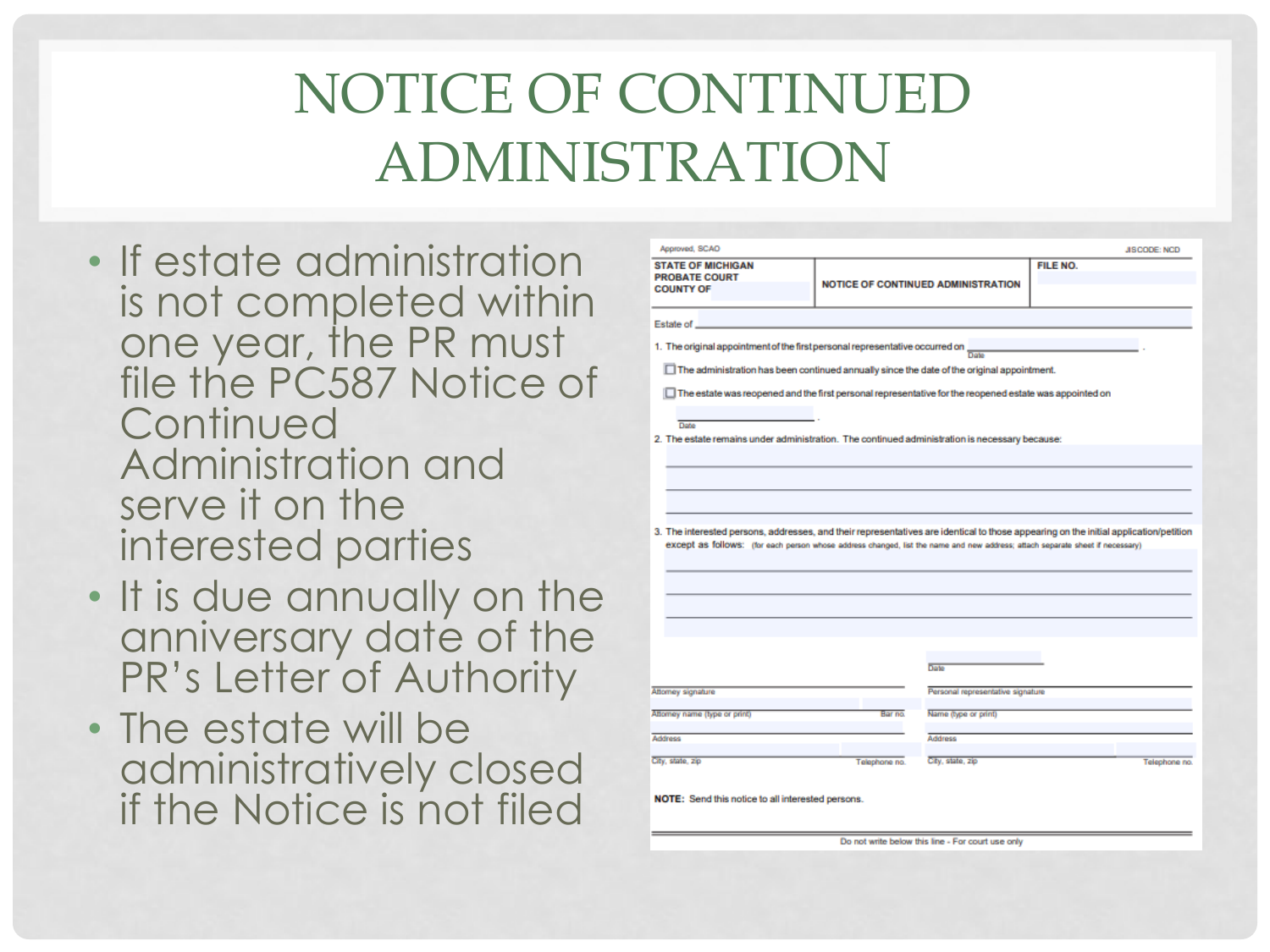## EXPIRATION OF LETTERS

Your letters of authority will have an expiration date. The letters are proof of your authority.

To request updated letters of authority, complete form WCPC99, Petitioner Filing Coversheet, when filing your Notice of Continued Administration. There is a \$12 fee for Letters.

You will likely not be able to perform many functions with an expired letter of authority.

See instructions on website [www.wcpc.us](http://www.wcpc.us/) (click on Filing, then Requesting Updated Letters) to request additional copies or updated Letters.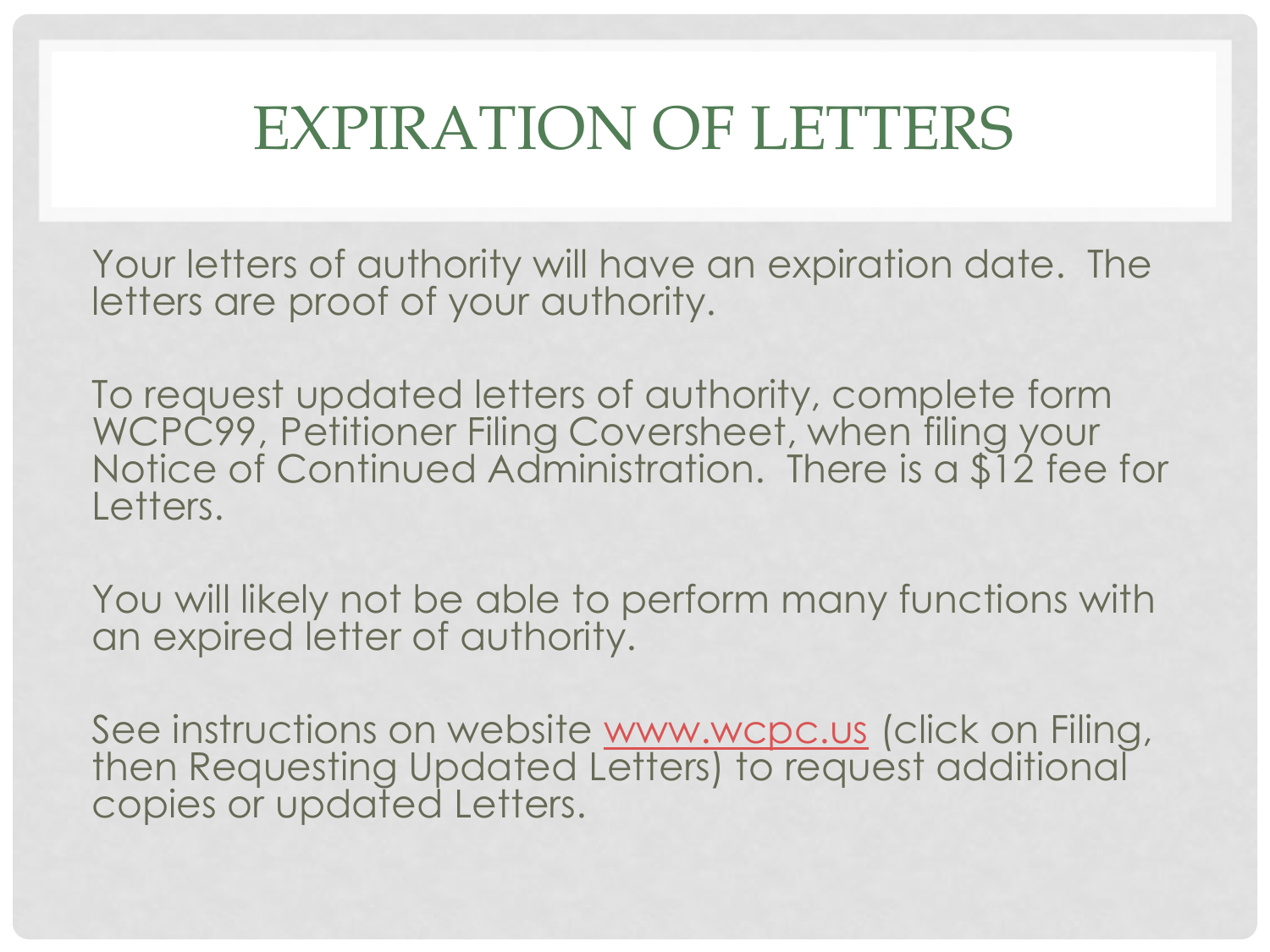## CLOSING THE ESTATE

- Before the estate can be closed, the court will check the file to make sure that:
	- The inventory fee was paid
	- The notice to creditors was published and the time for presentation of claims has passed
	- The PR was appointed at least 5 months ago
- Unsupervised estates can be closed by:
	- Filing a Sworn Statement to Close (PC591),
	- Filing a Sworn Closing Statement, Summary Proceedings (PC590), OR
	- Filing a Petition for Complete Estate Settlement (PC 593)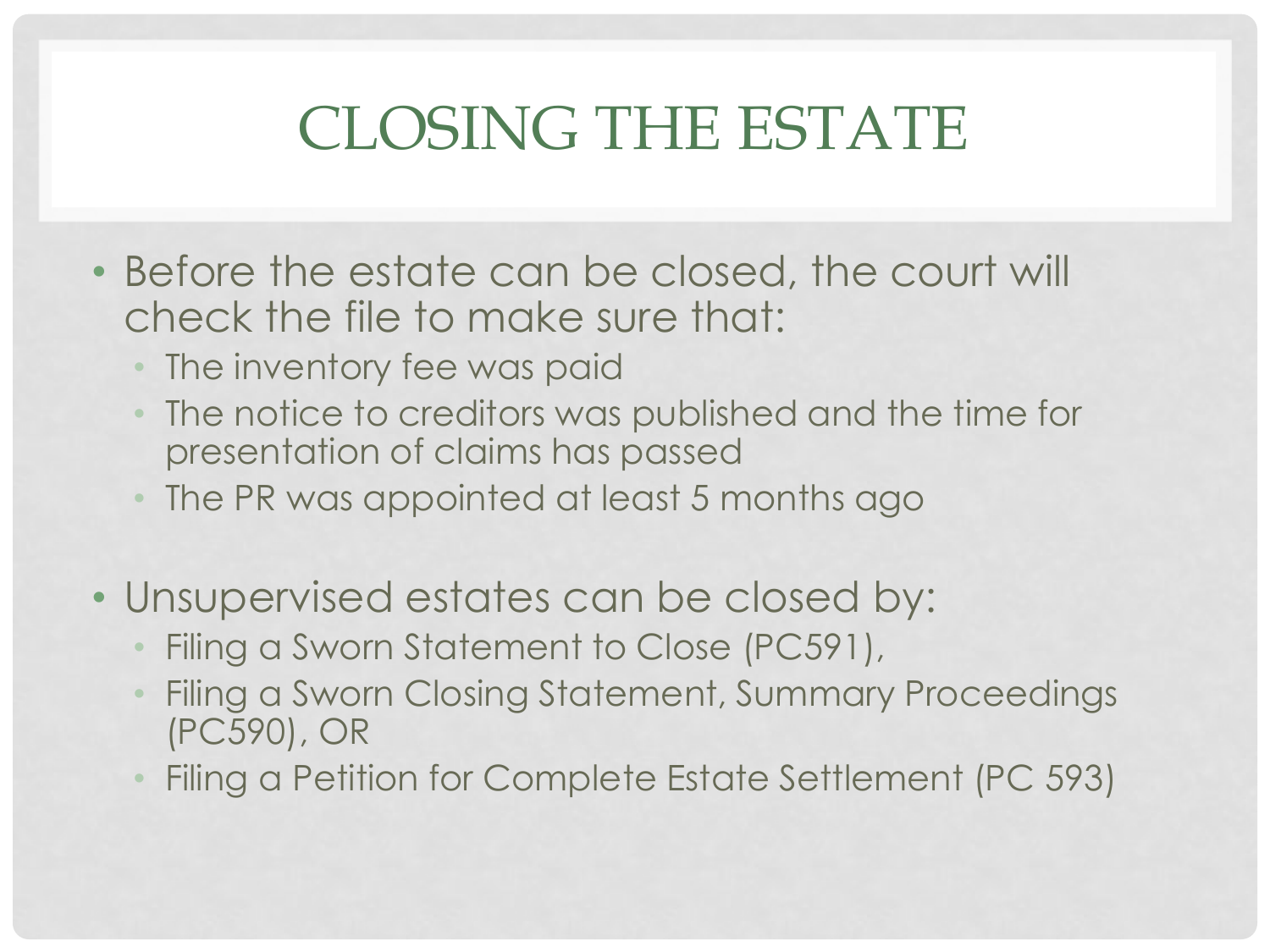## SWORN CLOSING STATEMENT, Summary Proceeding (Small Estates) PC590

- May be used only when the value of the estate assets did not exceed the costs of administration
	- Costs can include medical bills for final illness of decedent, family and homestead allowance, exempt property, etc.
- Note that minimum time for estate to remain open does not apply here and the estate may be closed immediately
- Otherwise very similar to PC 591 on next slide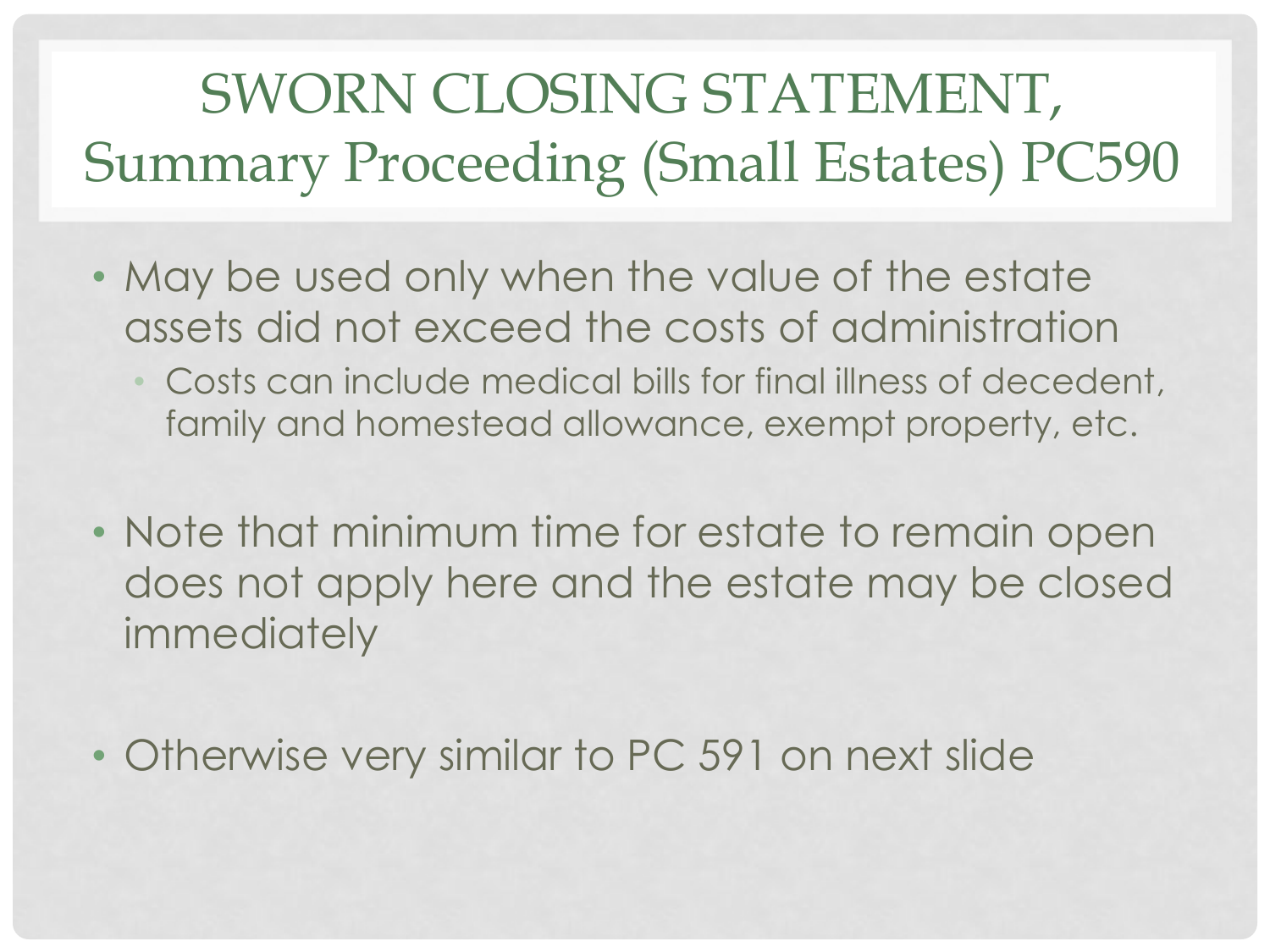#### SWORN STATEMENT TO CLOSE (PC591)

- This form is a sworn statement by the PR that they have done everything needed to administer the estate \*Must be notarized
- No hearing is required and there is no fee
- The form must be served on all interested persons
- If there are no objections within 28 days of the filing of the Sworn Statement, the PR may (but is not required to) file a Certificate of Completion
- If the estate is not re-opened and no objections are filed within a year from the filing of the Sworn Statement, the estate is closed and the PR's authority is terminated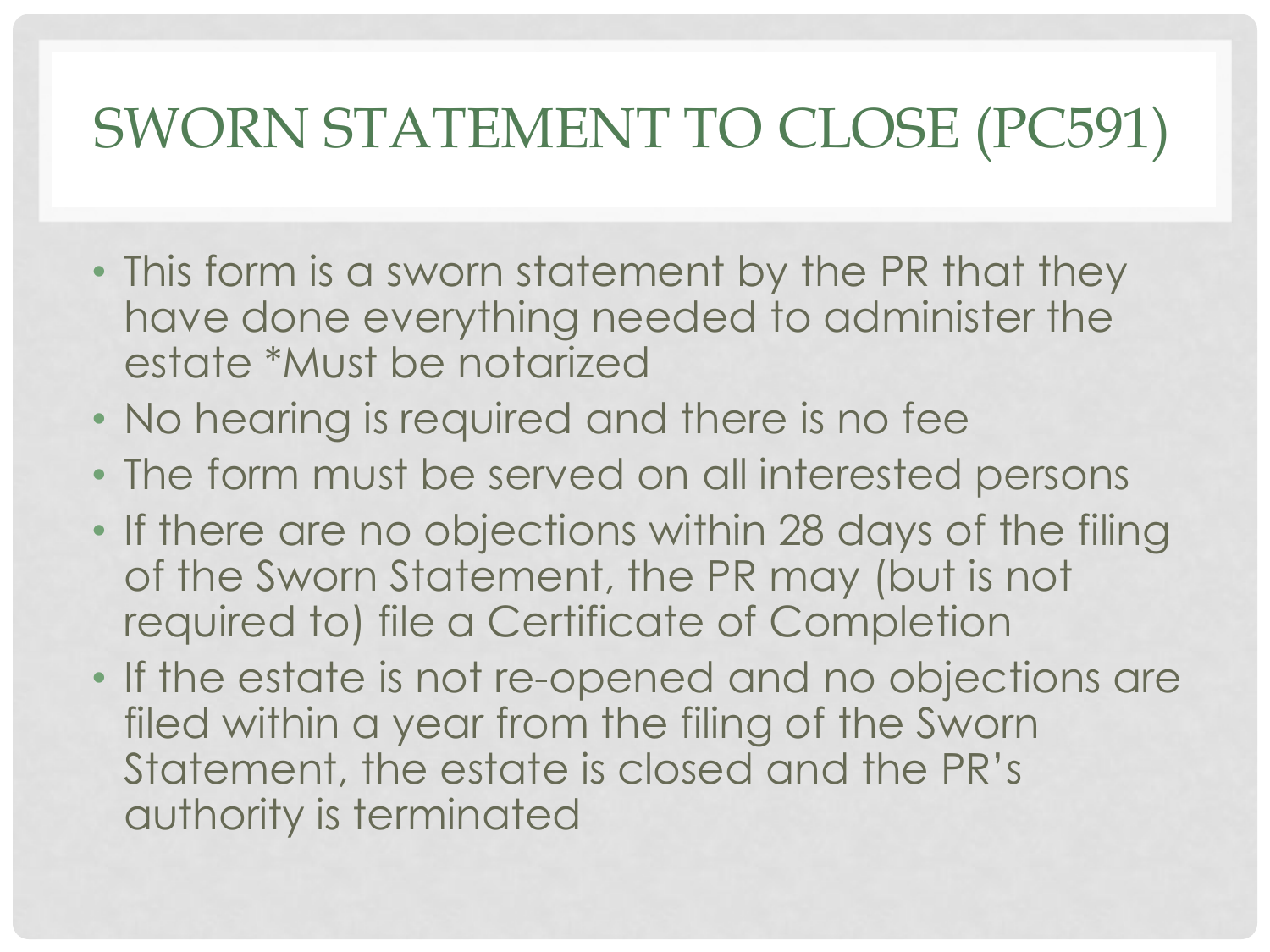#### PETITION FOR COMPLETE ESTATE SETTLEMENT

- Can be used for an unsupervised (DE case type) ;
- Must be used for a Supervised Estate (DA case type);
- An inventory and account are also required to close
- Filing this petition will put the matter before the judge and a hearing will be scheduled
- Interested persons have the opportunity to object at or before the hearing
- If the judge grants the petition, the judge will enter an Order of Complete Estate Settlement
- The PR can also ask that the court approve the distribution of estate assets, including settlements; PR can also request a separate Order of Discharge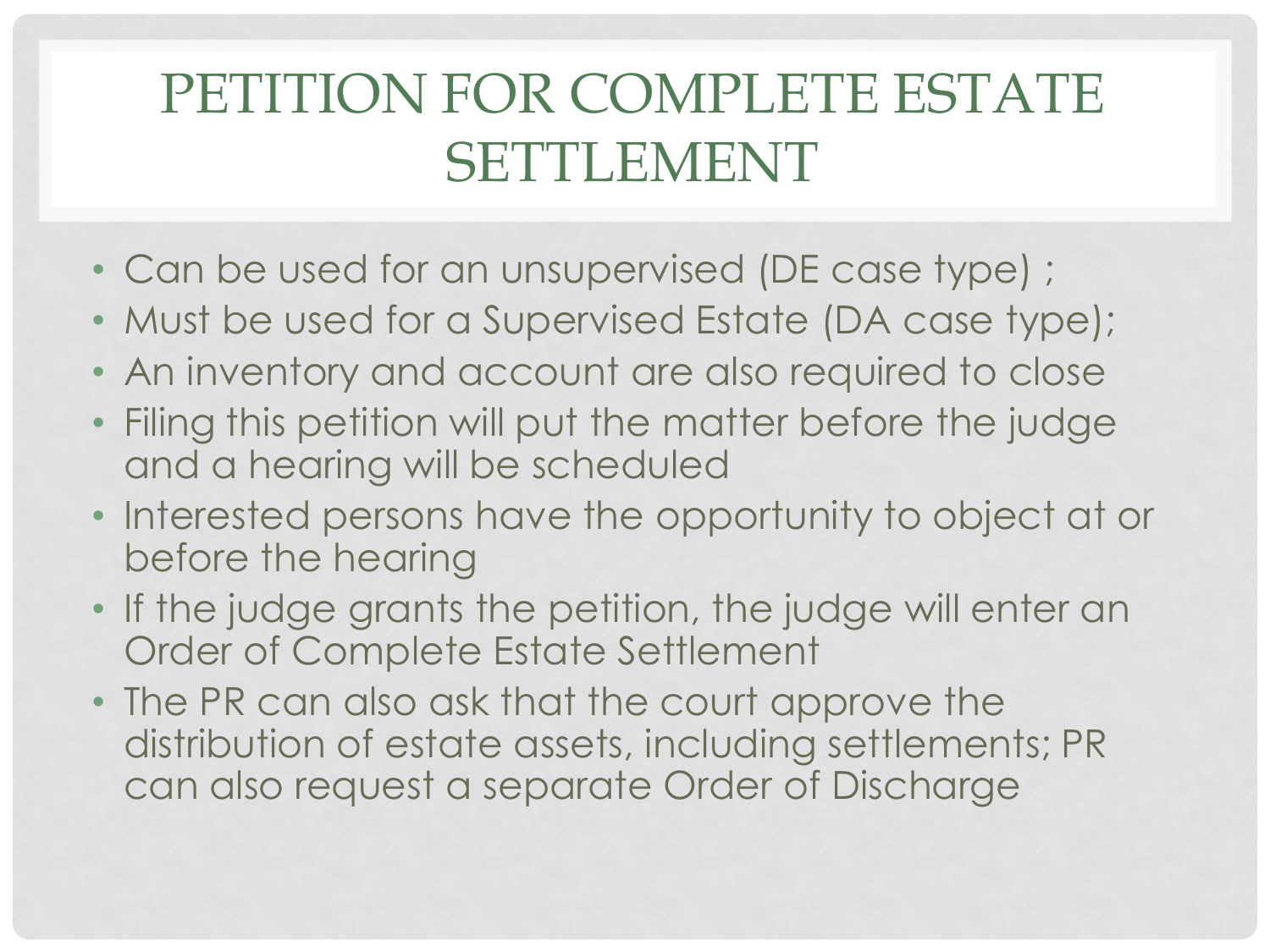## RE-OPENING AN ESTATE

- Sometimes it is necessary to reopen an estate, for example, because assets were not fully distributed out of the decedent's name or new assets are discovered
- Any interested person, including the prior PR, can file to re-open the estate
	- May be done by Application or Petition, depending on circumstances
- **Note:** a Petition for Assignment (Small Estate) can be amended or a supplemental petition may be needed if new assets are discovered (so long as total value of multiple petitions remains under threshold amount)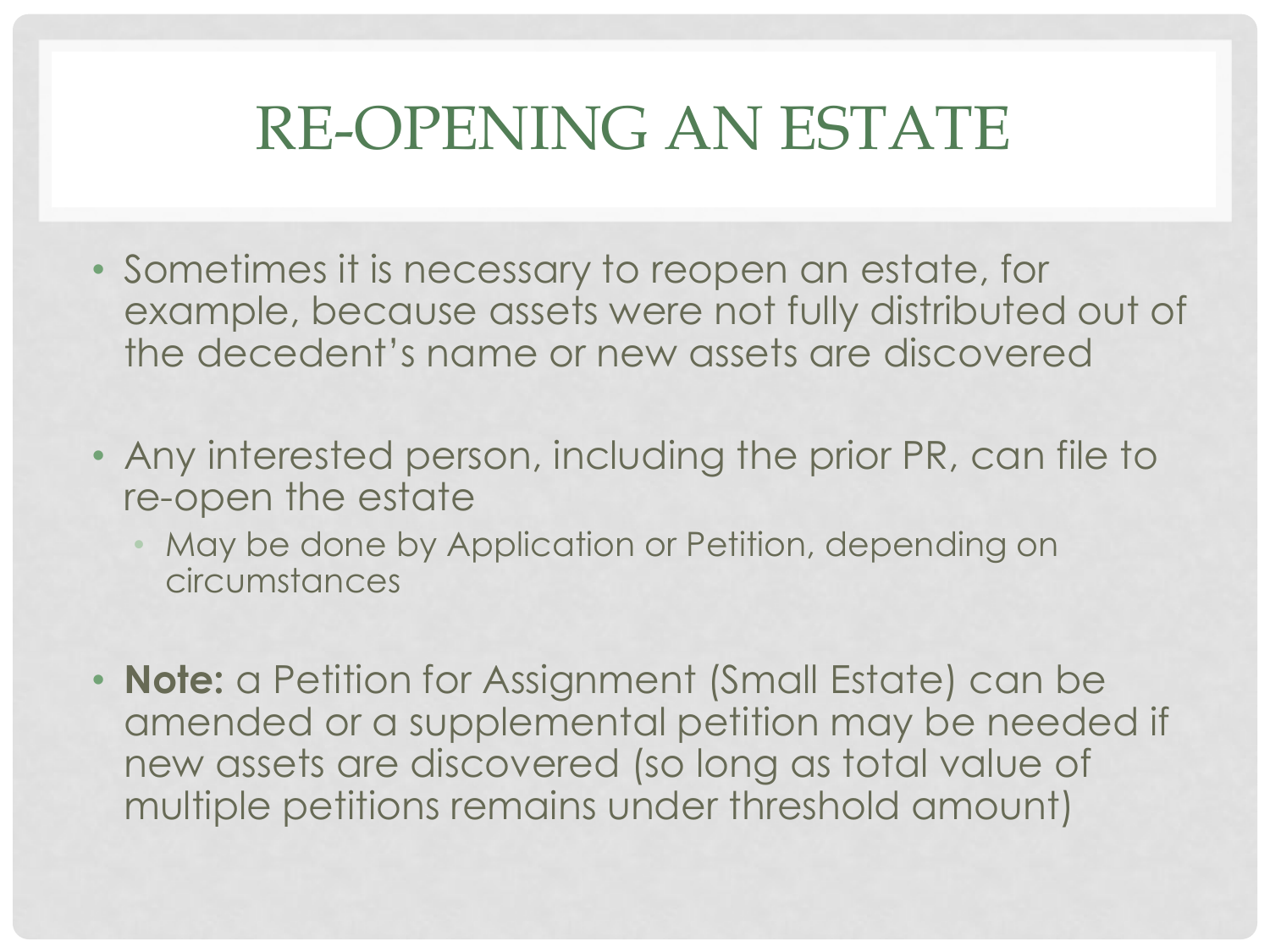## MISCELLANEOUS INFO

- If the PR is unsure how to proceed with administration (or would like the court to approve a particular action), the PR can file a "Petition for Instruction"
	- There is no specific court form (can use a blank Petition form pc586)
- The PR must keep the interested parties informed of the estate administration
	- Serve copies of all court forms on the interested persons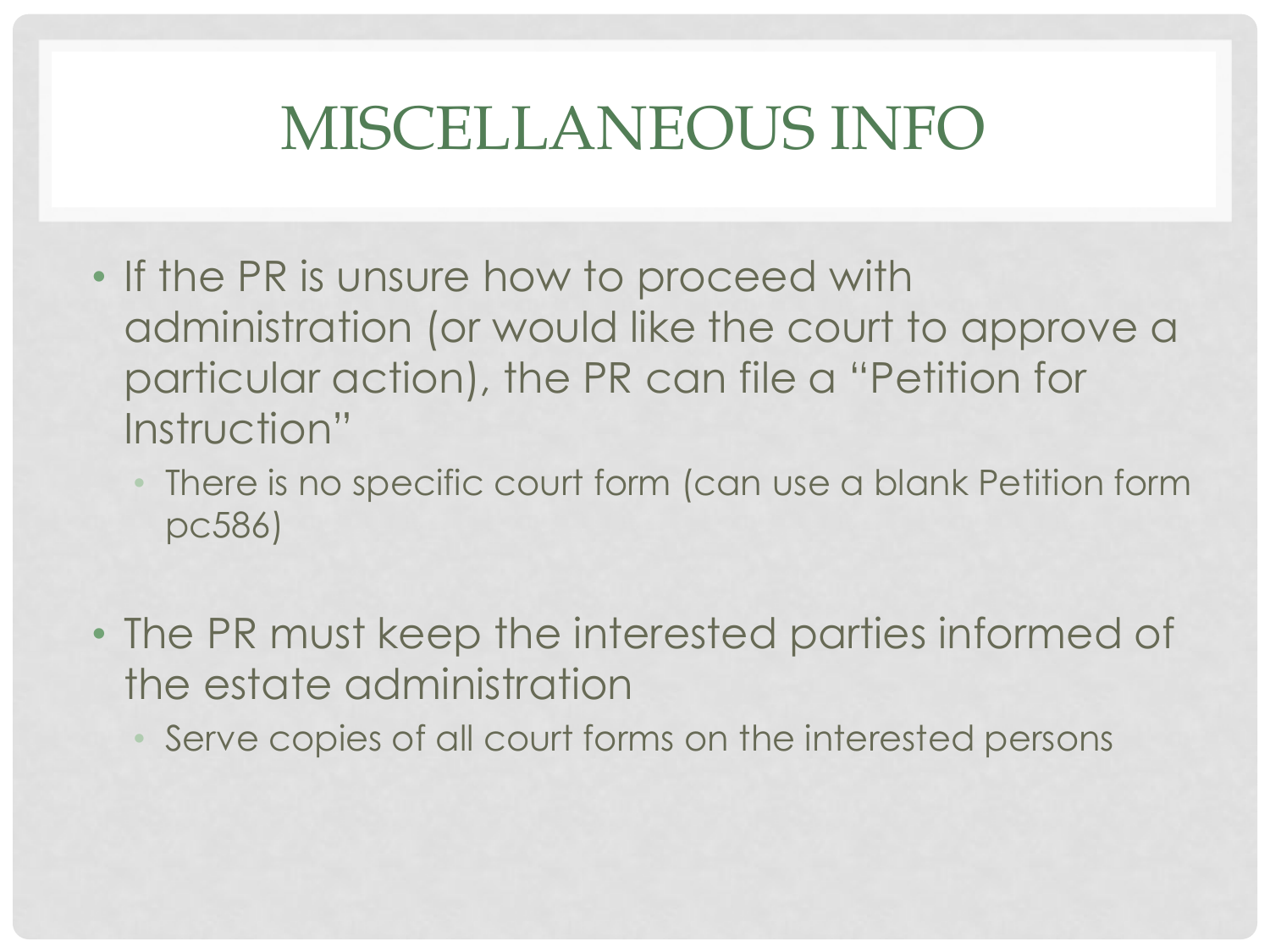## HOW TO FIND FORMS

- Google "SCAO PC[form number]"
- Follow the link on the WCPC website: [www.wcpc.us](http://www.wcpc.us/) then "forms" then "SCAO forms"
- Forms can be signed electronically by typing "/s/[your name]"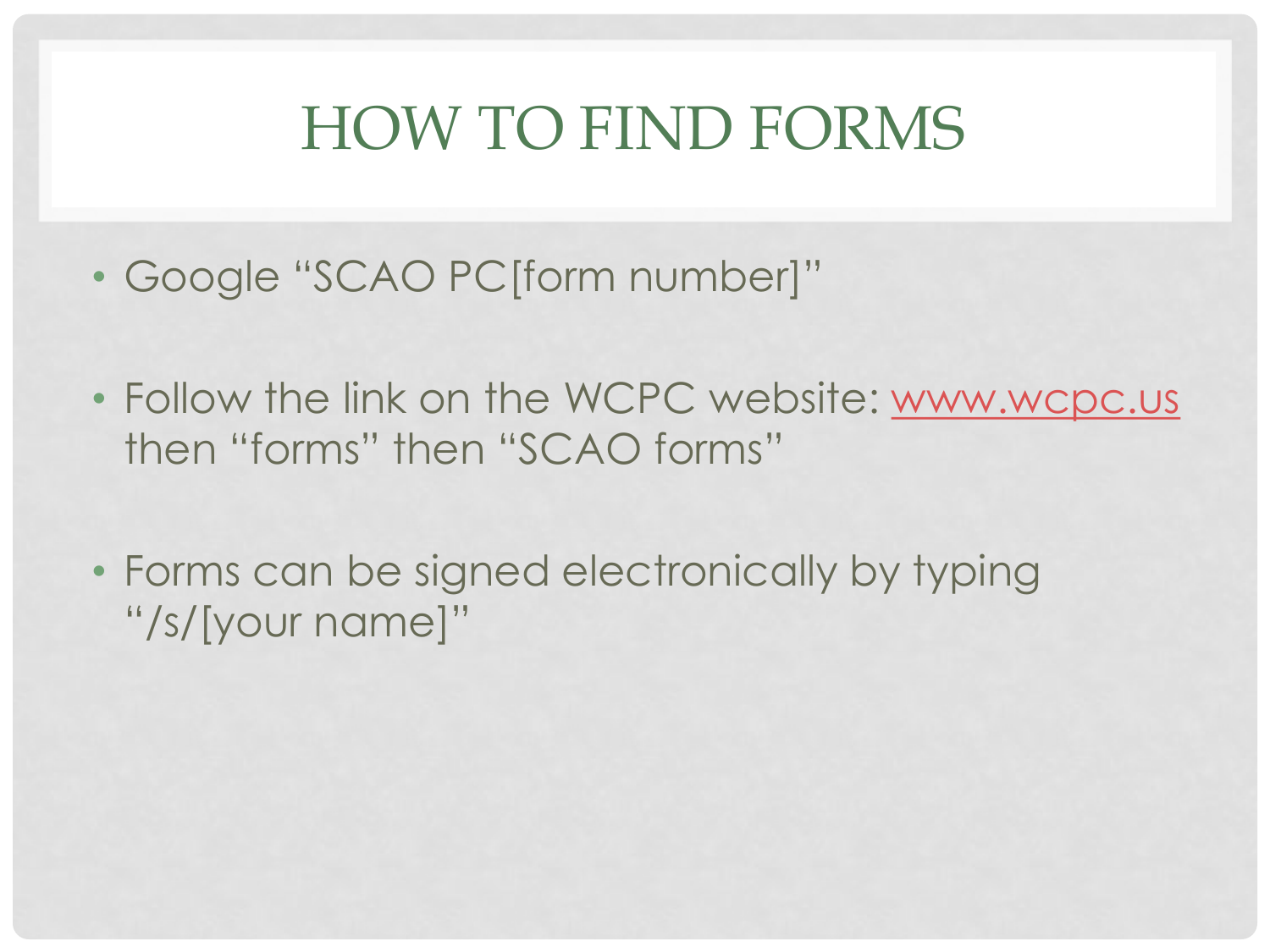#### HOW TO FILE FORMS WITH THE COURT

- The court can accept completed forms by email when sent as a PDF attachment
	- You can sign electronically by typing "/s/[your name]" on the signature line
- You can pay fees on our website after the form is accepted or you can send a check/money order payable to Wayne County Probate Court with your forms by mail or drop off (no in-person service, just dropbox) to:

Wayne County Probate Court

1305 CAYMC

2 Woodward Ave.

Detroit, MI 48864